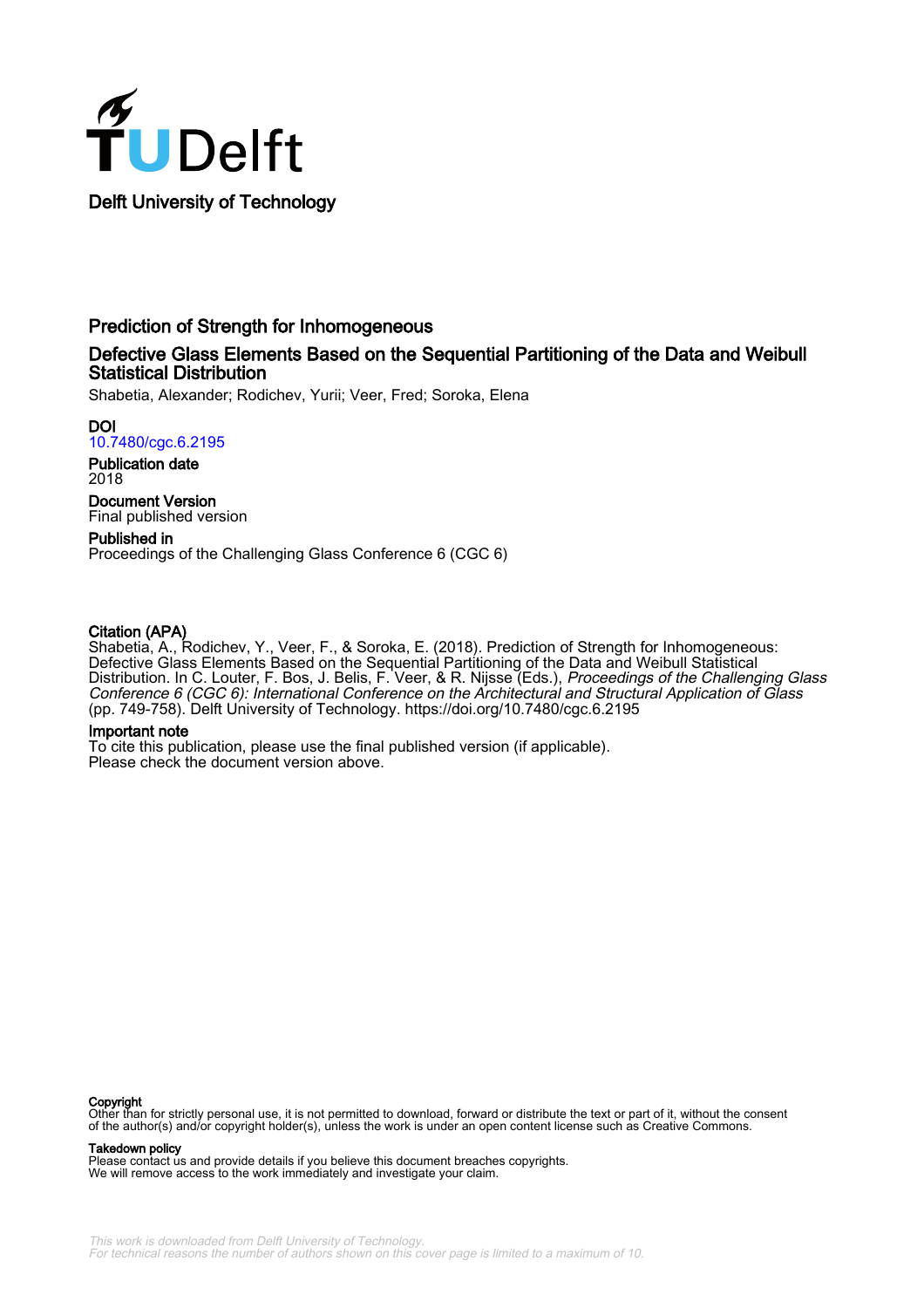



# Prediction of Strength for Inhomogeneous - Defective Glass Elements Based on the Sequential Partitioning of the Data and Weibull Statistical Distribution

Alexander Shabetia<sup>a</sup>, Yurii Rodichev<sup>a</sup>, Frederic Veer<sup>b</sup>, Elena Soroka<sup>a</sup> *<sup>a</sup> G.S. Pisarenko Institute for Problems of Strength, Ukraine, rym40a@gmail.com, b Delft University of Technology, Netherlands*

An analytical approach based on the on the sequential partitioning of the data and Weibull Statistical Distribution for inhomogeneous - defective materials is proposed. It allows assessing the guaranteed strength of glass structures for the low probability of fracture with a higher degree of reliability. Parameters of equations for the piecewise linear approximation for Weibull statistical distribution have been defined on the example of processing of bending tests results for float glass. The advisability of using this approach to structural elements of different size is proved. It was shown that excluding the minimum values from the sample does not lead to the uni-modal distribution. A group of values, forming the lower branch of the distribution, appears again. Statistical analysis of the distribution curves made it possible to identify groups of defects, the technological removal of which would ensure an increase in the guaranteed level of strength. The results are the basis for solving optimization problems when you need to get a guaranteed level of strength for a given probability of fracture with minimal costs for glass element manufacture and treatment.

**Keywords:** Glass, Weibull Distribution, Bending, Guaranteed Strength, Inhomogeneous - defective materials

Strength is as an important characteristic of structural materials. In the analysis of experimental data statistical methods have been widely used to increase the reliability of strength values. For inhomogeneous - defective materials a significant statistical spread of the test results and the complex nature of the statistical distribution are observed. Inhomogeneous - defective materials as glass, ceramics, glass ceramics, are increasingly used as structural materials (Rodichev 2003; Rodichev 2005). Surface technological and operational defects have a drastic effect on the strength and character of the statistical distribution (Rodichev and Veer 2010; Veer and Rodichev 2011). This leads to the problem of a reasonable prediction of guaranteed level of strength for critical structures.

Reliability of the guaranteed strength level assessment for the preset low probability of failure is actual and important for load-bearing structures in aircraft industry, transport glazing, building and architecture (Shupikov and Ugrimov 2013; Veer and Rodichev 2011). Unfortunately manufacturers of glass don't give specific strength characteristics. The European standards EN 1288-3: 2000 and EN 12150-2: 2004 regarding the mechanical properties of of architectural glass call for the testing of standard specimens of the appropriate thickness with dimensions of 1100 mm x 360 mm in an amount of 10 pieces. To assess the guaranteed strength level for a given probability of failure in the interval 0.1 ... 0.001% a uni-modal approximation of the experimental Weibull distribution curves is used (Pisarenko et al. 1979; Standard EN 1288-3:200011; Standard EN 12150-2:2004). In the aircraft industry special plate-type specimens are tested under axisymmetric bending, and the confidence probability of failure may be taken still less, depending on the requirements for the reliability of glazing.

To obtain more reliable assessment of glass elements carrying capacity the quantity of tested specimens is increased. Analysis of experimental results showed that, in many cases, the uni-modal statistic distribution leads to significant error of the guaranteed strength level (Rodichev and Veer 2010; Veer and Rodichev 2011; Veer and Riemslag 2009). Analytical descriptions for multimodal distributions of glass strength are not used in practice. In addition, when testing small specimens, the probability of detecting large defects and real assessment of the guaranteed level of structural glass strength decreases. This significantly reduces the reliability of the obtained results (Veer and Rodichev 2011; Veer and Riemslag 2009).

Glass is a linearly elastic brittle material. Due to its almost ideal elasticity, fracture toughness of glass is the lowest compared to other brittle materials. Typical values of the stress intensity factor (KIC) for a building sheet float glass are 0.5 ... 0.7MPa $\sqrt{m}$ , whereas for heat-resistant glass ceramics and solid technical ceramics up to 2.0 ... 6,0MPa $\sqrt{m}$ (Rodichev 2005; Standard EN 12150-2:2004; Veer and Riemslag 2009). As a result, very small critical defects such as microcracks determine the limiting state of the glass elements under different types of thermomechanical loading. The depth of critical microcracks depends on the structure of the material, the degree of its homogeneity and technological defects. It varies from 10…100 microns for annealed glass with homogeneous nanosized amorphous structure up to 200 ... 500 microns for polycrystalline ceramic structures.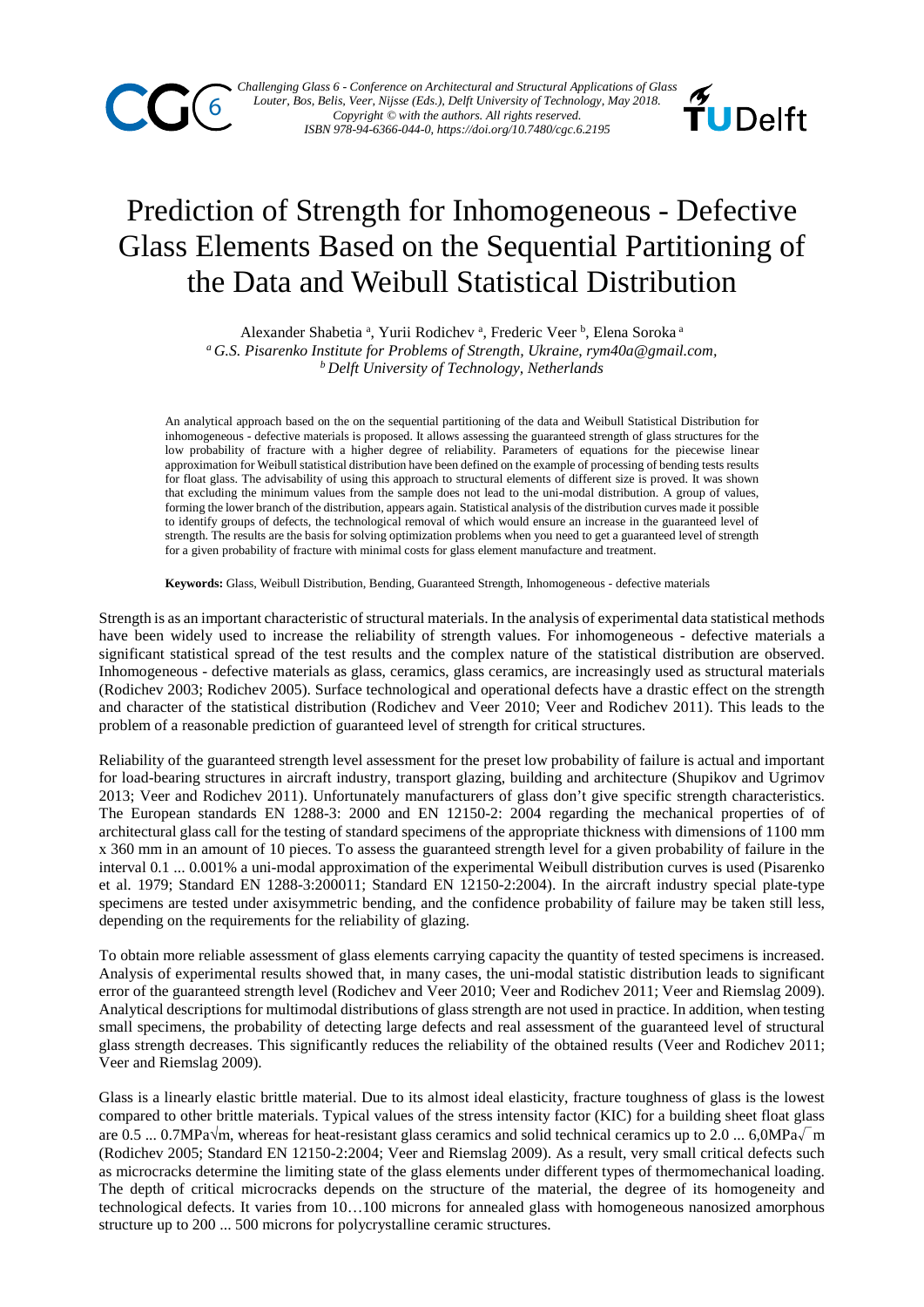# *Challenging Glass 6* <sup>6</sup>

The specific cracked surface layer has predominant influence on fracture resistance of glass elements. This surface layer has an unexplored and difficultly controlled defective structure. It includes a system of microcracks as well as different technological and operational surface defects that are much larger and more significant than defects of the internal structure (Fig. 1).



Fig.1 Surface and internal defects of glass and ceramics ( $b_0$  – depth of initial microcracks in float glass;  $R_z$  – depth of microrelief; A – maximum surface defect;  $B - gas$  bubble; D, S- micro inclusions

The cracked surface layer of glass without mechanical treatment does not contain significant microcracks. Their maximal initial depth  $b_0$  does not exceed 50...100 $\mu$ . More significant surface defects A are formed as a result of cutting and abrasive treatment under the influence of abrasive grains of tools. The analysis of fracture sources in glass beams under bending shows that internal defects of glass elements are not critical in the destruction of structures made of glass.

Modern technology of machining allows increasing the strength of glass products due to the proper choice of tools and cutting modes as well as the use of experimental data concerning the influence of surface defects on the glass strength level. To increase the lower values of glass strength, it is important to control the dimensions of the largest defects such as cracks, which are sources of fracture.

The aim of the paper is to develop analytical approach on the basis of the results of glass specimens bending tests which allows to increase the validity and reliability for the prediction of the guaranteed level of strength at a given fracture probability taking into account the influence of technological factors.

Statistical processing and analysis of the experimental results presented in the works of the authors (Veer and Rodichev 2011; Veer and Riemslag 2009). Specimens with a size of 400 mm $\times$ 50 mm  $\times$  6 mm were tested under pure bending. They were cut from the a large-sized "Jumbo" plate with a size 6 m  $\times$  3.21 m  $\times$  6 mm When machining the edge of the samples, microcracks are formed on the surface of the ends and edges of the facets. The dimensions of these microcracks exceed other surface defects. The tests were conducted both under the conditions of the horizontal position of the plate and in its vertical position. In vertical position all possible large defects of the mechanical treatment such as microcracks, chips, and point defects are exposed to the maximum stress level. Examples of defects and the nature of failure are shown in Fig 2, 3.



Fig.2 a) Sharp edge 1 and source of fracture - micro-crack 2 under bending, b) Defects in cut edge 1 and micro-crack 2 - the focus of fracture under bending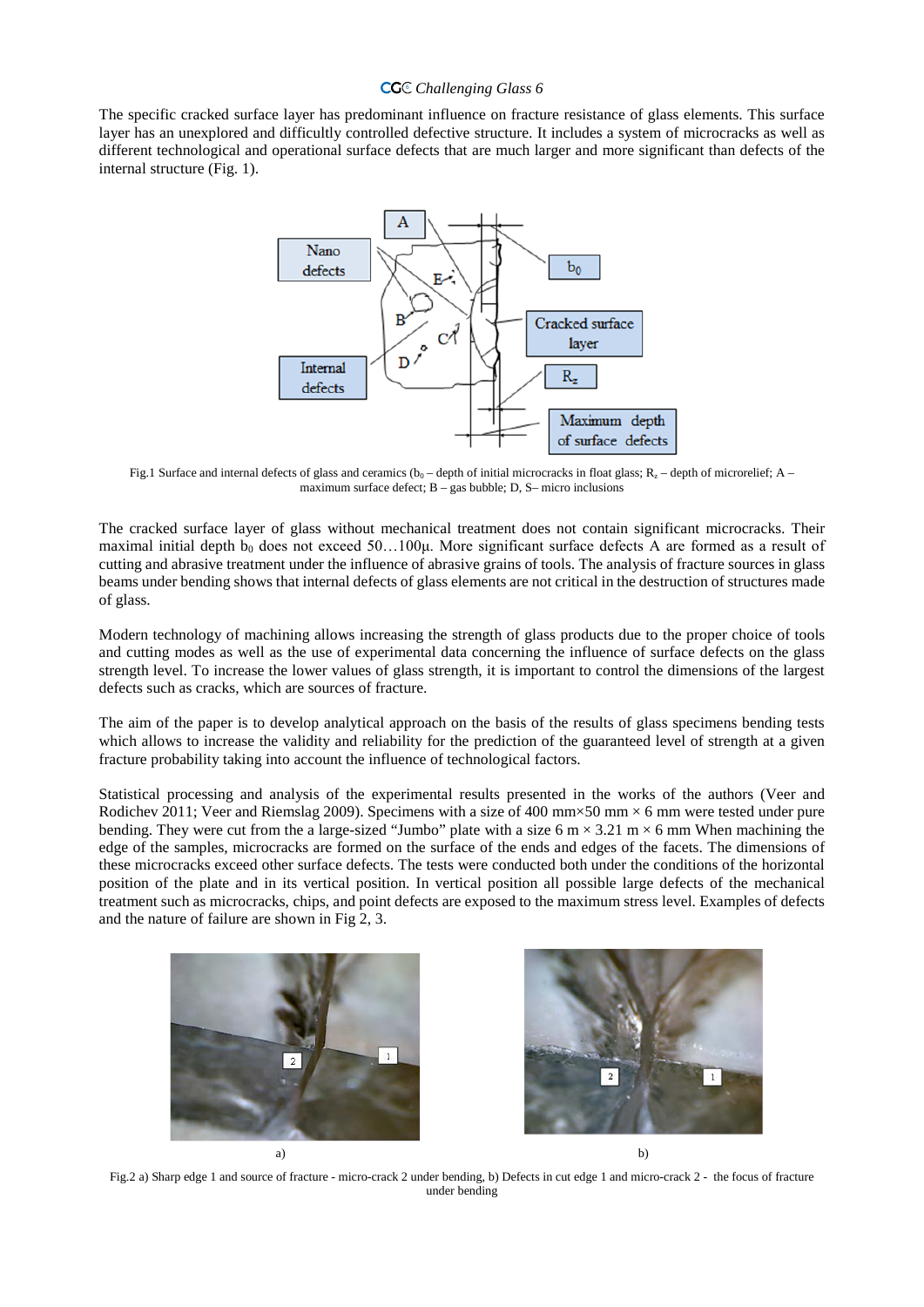## *Prediction of Strength for Inhomogeneous - Defective Glass Elements Based on the Bi-modal Weibull Statistical Distribution*



Fig.3 The source of fracture - a long microcrack depth of 30 microns on a ground surface of a chamfer

The tables 1, 2 show the values of the fracture load F and the bending strength  $\sigma$  for tested specimens. When processing experimental results for specimens in horizontal position, the data when cut edge is in tension zone are combined when it is in compression zone, since in practice, there is a simultaneous positioning of the notch both in the tension zone and in the compression zone. For the specimens in vertical position, the data obtained for left and right positions of the notch are combined, since they are at the same stress level.

| Table 1 The results of bending tests in horizontal position of flat specimen |                                                          |                                                                         |                                                             |                                                                            |  |  |  |  |
|------------------------------------------------------------------------------|----------------------------------------------------------|-------------------------------------------------------------------------|-------------------------------------------------------------|----------------------------------------------------------------------------|--|--|--|--|
| Sample                                                                       | Fracture load F, [kN]<br>notch in the zone of<br>tension | Bending strength $\sigma$ ,<br>[MPa]<br>notch in the zone of<br>tension | Fracture load F, [kN]<br>notch in the zone of<br>compresion | Bending strength $\sigma$ ,<br>[MPa]<br>notch in the zone of<br>compresion |  |  |  |  |
| $1\,$                                                                        | 357                                                      | 52.06                                                                   | 259                                                         | 37.77                                                                      |  |  |  |  |
| $\sqrt{2}$                                                                   | 335                                                      | 48.85                                                                   | 447                                                         | 65.19                                                                      |  |  |  |  |
| 3                                                                            | 351                                                      | 51.19                                                                   | 413                                                         | 60.23                                                                      |  |  |  |  |
| $\overline{4}$                                                               | 382                                                      | 55.71                                                                   | 373                                                         | 54.40                                                                      |  |  |  |  |
| 5                                                                            | 405                                                      | 59.06                                                                   | 414                                                         | 60.38                                                                      |  |  |  |  |
| 6                                                                            | 352                                                      | 51.33                                                                   | 365                                                         | 53.23                                                                      |  |  |  |  |
| 7                                                                            | 364                                                      | 53.08                                                                   | 463                                                         | 67.52                                                                      |  |  |  |  |
| 8                                                                            | 356                                                      | 51.92                                                                   | 467                                                         | 68.10                                                                      |  |  |  |  |
| $\overline{9}$                                                               | 386                                                      | 56.29                                                                   | 470                                                         | 68.54                                                                      |  |  |  |  |
| 10                                                                           | 347                                                      | 50.60                                                                   | 400                                                         | 58.33                                                                      |  |  |  |  |
| 11                                                                           | 328                                                      | 47.83                                                                   | 431                                                         | 62.85                                                                      |  |  |  |  |
| 12                                                                           | 248                                                      | 36.17                                                                   | 360                                                         | 52.50                                                                      |  |  |  |  |
| 13                                                                           | 340                                                      | 49.58                                                                   | 381                                                         | 55.56                                                                      |  |  |  |  |
| 14                                                                           | 350                                                      | 51.04                                                                   | 361                                                         | 52.65                                                                      |  |  |  |  |
| 15                                                                           | 377                                                      | 54.98                                                                   | 398                                                         | 58.04                                                                      |  |  |  |  |
| 16                                                                           | 368                                                      | 53.67                                                                   | 375                                                         | 54.69                                                                      |  |  |  |  |
| 17                                                                           | 382                                                      | 55.71                                                                   | 408                                                         | 59.50                                                                      |  |  |  |  |
| 18                                                                           | 380                                                      | 55.42                                                                   | 432                                                         | 63.00                                                                      |  |  |  |  |
| 19                                                                           | 375                                                      | 54.69                                                                   | 343                                                         | 50.02                                                                      |  |  |  |  |
| $20\,$                                                                       | 396                                                      | 57.75                                                                   | 301                                                         | 43.90                                                                      |  |  |  |  |
| 21                                                                           | 340                                                      | 49.58                                                                   | 442                                                         | 64.46                                                                      |  |  |  |  |
| 22                                                                           | 361                                                      | 52.65                                                                   | 290                                                         | 42.29                                                                      |  |  |  |  |
| $23\,$                                                                       | 343                                                      | 50.02                                                                   | 369                                                         | 53.81                                                                      |  |  |  |  |
| 24                                                                           | 383                                                      | 55.85                                                                   | 467                                                         | 68.10                                                                      |  |  |  |  |
| 25                                                                           | 366                                                      | 53.38                                                                   | 512                                                         | 74.67                                                                      |  |  |  |  |
| 26                                                                           | 305                                                      | 44.48                                                                   | 275                                                         | 40.10                                                                      |  |  |  |  |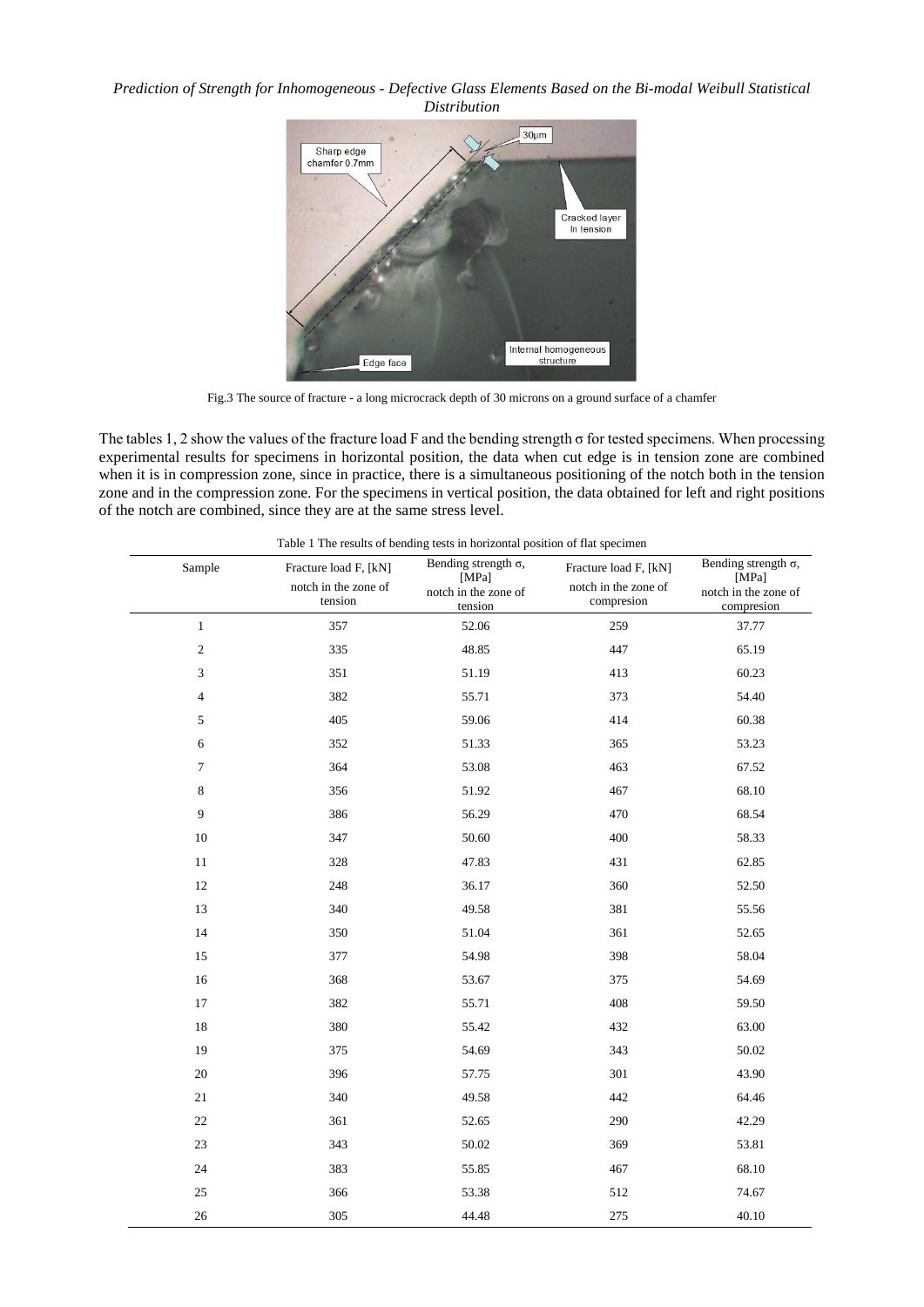|                                       |     | $\ldots \ldots \ldots \ldots$ |     |       |
|---------------------------------------|-----|-------------------------------|-----|-------|
| $27\,$                                | 341 | 49.73                         | 485 | 70.73 |
| $28\,$                                | 397 | 57.90                         | 434 | 63.29 |
| 29                                    | 286 | 41.71                         | 554 | 80.79 |
| $30\,$                                | 384 | 56.00                         | 683 | 99.60 |
| $31\,$                                | 303 | 44.19                         | 402 | 58.63 |
| $32\,$                                | 354 | 51.63                         | 656 | 95.67 |
| 33                                    | 395 | 57.60                         | 302 | 44.04 |
| 34                                    | 238 | 34.71                         | 364 | 53.08 |
| $35\,$                                | 329 | 47.98                         | 470 | 68.54 |
| $36\,$                                | 378 | 55.13                         | 349 | 50.90 |
| $37\,$                                | 337 | 49.15                         | 396 | 57.75 |
| 38                                    | 327 | 47.69                         | 532 | 77.58 |
| 39                                    | 335 | 48.85                         | 383 | 55.85 |
| 40                                    | 379 | 55.27                         | 539 | 78.60 |
| $41\,$                                |     |                               | 559 | 81.52 |
| $42\,$                                |     |                               | 418 | 60.96 |
| 43                                    |     |                               | 455 | 66.35 |
| 44                                    |     |                               | 257 | 37.48 |
| 45                                    |     |                               | 469 | 68.40 |
| $46\,$                                |     |                               | 440 | 64.17 |
| 47                                    |     |                               | 544 | 79.33 |
| 48                                    |     |                               | 505 | 73.65 |
| 49                                    |     |                               | 517 | 75.40 |
| $50\,$                                |     |                               | 446 | 65.04 |
| $\sigma_{mean}$ , [MPa]               |     | 51.6                          |     | 61.4  |
| Variation coefficient                 |     | $10.6\%$                      |     | 20.5% |
| $\sigma_{max,}$ [MPa]                 |     | 59.1                          |     | 99.6  |
| $\sigma_{\text{min}}, \,[\text{MPa}]$ |     | 34.7                          |     | 37.5  |

**CG** $\in$  *Challenging Glass 6* 

Table 2 The results of bending tests in the vertical position of flat specimen

| Sample         | Fracture load F, [kN]<br>notch left | Bending strength $\sigma$ ,<br>[MPa]<br>notch left | Fracture load F, [kN]<br>notch right | Bending strength $\sigma$ ,<br>[MPa]<br>notch right |
|----------------|-------------------------------------|----------------------------------------------------|--------------------------------------|-----------------------------------------------------|
| $\mathbf{1}$   | 2770                                | 48.48                                              | 3730                                 | 65.28                                               |
| $\mathfrak{2}$ | 2800                                | 49.00                                              | 3620                                 | 63.35                                               |
| 3              | 2450                                | 42.88                                              | 3450                                 | 60.38                                               |
| $\overline{4}$ | 2430                                | 42.53                                              | 3550                                 | 62.13                                               |
| 5              | 2860                                | 50.05                                              | 3010                                 | 52.68                                               |
| 6              | 2830                                | 49.53                                              | 2890                                 | 50.58                                               |
| $\overline{7}$ | 3290                                | 57.58                                              | 2780                                 | 48.65                                               |
| 8              | 2970                                | 51.98                                              | 2900                                 | 50.75                                               |
| 9              | 2860                                | 50.05                                              | 2530                                 | 44.28                                               |
| 10             | 2750                                | 48.13                                              | 3560                                 | 62.30                                               |
| 11             | 2260                                | 39.55                                              | 2740                                 | 47.95                                               |
| 12             | 2740                                | 47.95                                              | 2950                                 | 51.63                                               |
| 13             | 1820                                | 31.85                                              | 2500                                 | 43.75                                               |
| 14             | 2510                                | 43.93                                              | 3020                                 | 52.85                                               |
| 15             | 2560                                | 44.80                                              | 2790                                 | 48.83                                               |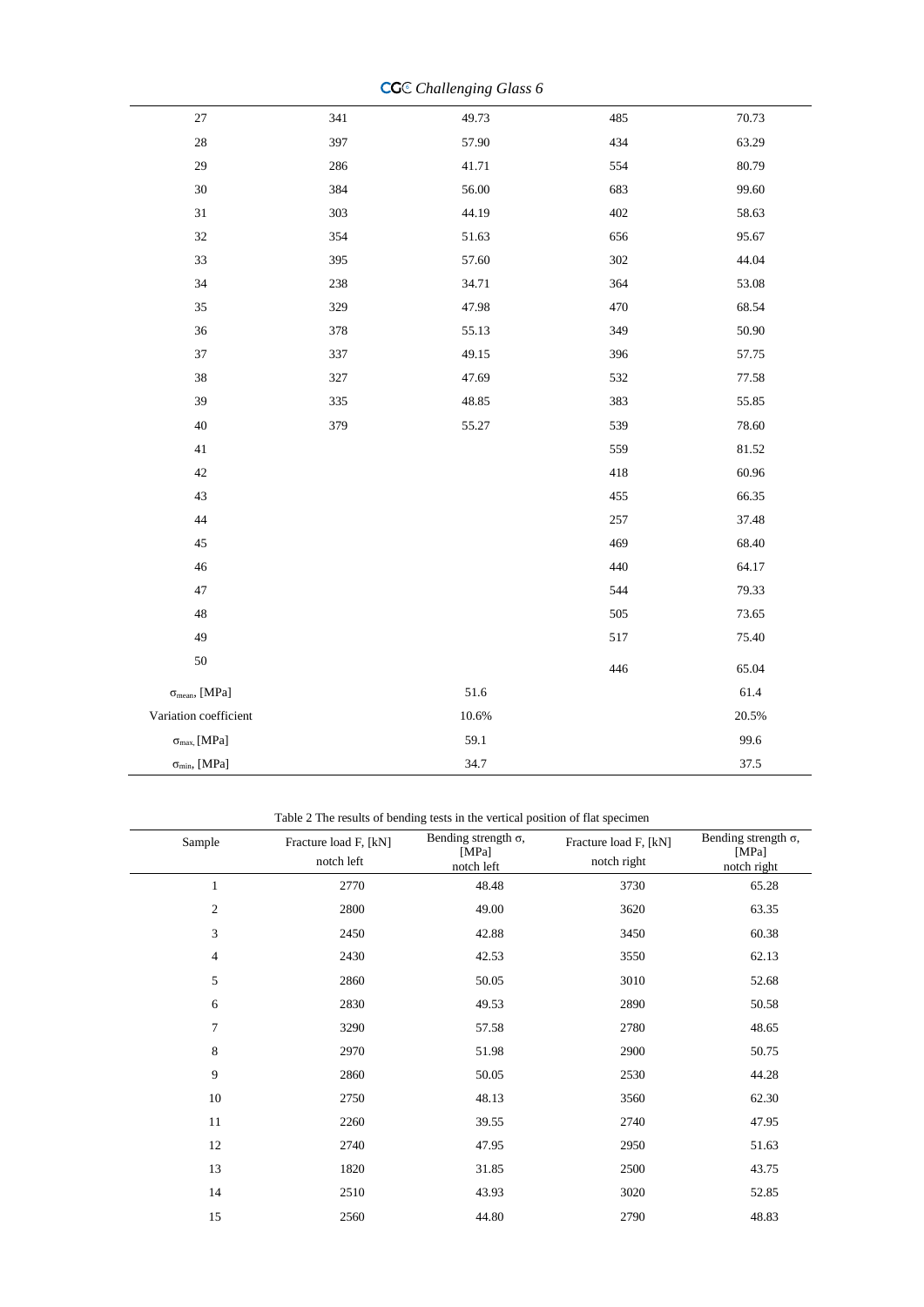| Prediction of Strength for Inhomogeneous - Defective Glass Elements Based on the Bi-modal Weibull Statistical |                     |  |  |  |
|---------------------------------------------------------------------------------------------------------------|---------------------|--|--|--|
|                                                                                                               | <i>Distribution</i> |  |  |  |

| 16                          | 2500     | 43.75 | 3010 | 52.68 |
|-----------------------------|----------|-------|------|-------|
| $17\,$                      | 2970     | 51.98 | 2730 | 47.78 |
| $18\,$                      | 2710     | 47.43 | 2130 | 37.28 |
| 19                          | 2240     | 39.20 | 3120 | 54.60 |
| $20\,$                      | 2590     | 45.33 | 3350 | 58.63 |
| $21\,$                      | 1990     | 34.83 | 2650 | 46.38 |
| $22\,$                      | 3120     | 54.60 | 3950 | 69.13 |
| $23\,$                      | 3190     | 55.83 | 3110 | 54.43 |
| 24                          | 2240     | 39.20 | 2710 | 47.43 |
| 25                          | 2470     | 43.23 | 3050 | 53.38 |
| $26\,$                      | 3080     | 53.90 | 3340 | 58.45 |
| $27\,$                      | 2440     | 42.70 | 3190 | 55.83 |
| $28\,$                      | 2800     | 49.00 | 2930 | 51.28 |
| 29                          | 2320     | 40.60 | 2760 | 48.30 |
| $30\,$                      | 2310     | 40.43 | 2260 | 39.55 |
| $31\,$                      | 3150     | 55.13 | 3420 | 59.85 |
| $32\,$                      | 2890     | 50.58 | 3140 | 54.95 |
| 33                          | 2930     | 51.28 | 3370 | 58.98 |
| 34                          | $2600\,$ | 45.50 | 3250 | 56.88 |
| 35                          | 2290     | 40.08 | 1870 | 32.73 |
| 36                          | 2400     | 42.00 | 3960 | 69.30 |
| 37                          | 2660     | 46.55 | 3400 | 59.50 |
| $38\,$                      | 3080     | 53.90 | 3440 | 60.20 |
| 39                          | 3610     | 63.18 | 3480 | 60.90 |
| $40\,$                      | 3460     | 60.55 | 3200 | 56.00 |
| $41\,$                      | 2680     | 46.90 | 3540 | 61.95 |
| $42\,$                      | 2640     | 46.20 | 3270 | 57.23 |
| $43\,$                      | 3500     | 61.25 | 3180 | 55.65 |
| 44                          | 2120     | 37.10 | 2380 | 41.65 |
| 45                          | 3120     | 54.60 | 3090 | 54.08 |
| 46                          | 2970     | 51.98 | 2810 | 49.18 |
| 47                          | 2330     | 40.78 | 3000 | 52.50 |
| 48                          | 2690     | 47.08 | 3550 | 62.13 |
| 49                          | 3120     | 54.60 | 2910 | 50.93 |
| 50                          | 2380     | 41.65 | 2960 | 51.80 |
| $\sigma_{mean}$ , [MPa]     |          | 47.9  |      | 54.3  |
| Variation coefficient       |          | 13.5% |      | 14.3% |
| $\sigma_{\text{max}}$ [MPa] |          | 61.3  |      | 69.3  |
| $\sigma_{\min}$ , [MPa]     |          | 31.9  |      | 32.7  |

For the test results given in the tables, Weibull distributions of the bending strength are done (Fig. 4). An analysis of the results shows that both types of distribution are characterized by a significant deviation from the uni-modal distribution, especially in the area of low bending strength values. These low values of bending strength are critical for the bearing capacity of glass elements.

To increase the accuracy of the analytical approximation of these results, the following approach is proposed. It is assumed that the reason for the deviation of the lower values from the uni-modal distribution is a specific nature of the largest defects formation in the manufacturing of glass elements. In this regard, the parameters of their statistical distribution can fundamentally differ from the parameters characteristic for the majority of the experimental results.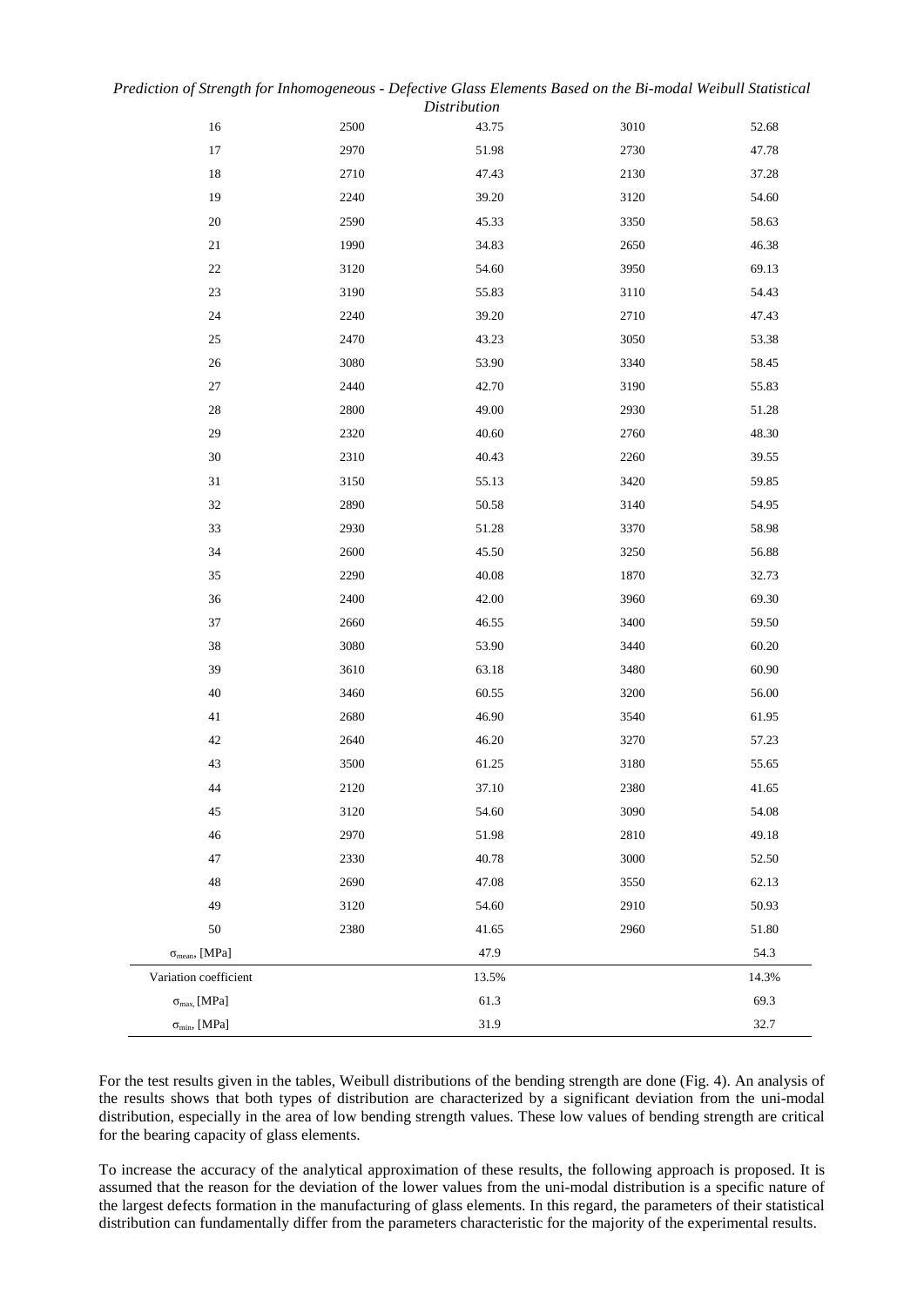#### *Challenging Glass 6* <sup>6</sup>



Fig.4 Experimental Weibull plots for bending strength distribution a) the plates in the horizontal position, b) the plates in the vertical position

It is proposed to use piecewise-linear approximation of this kind of multimodal dependencies by separating a group of lower values deviating from the uni-modal distribution. Thus, we realize partitioning of the data based on appear slope change. Determining the strength at a given level of probability, we can compare the values obtained for the lower branch of the graph with ones when using the uni-modal distribution. A significant difference between these values will indicate the need to apply the proposed approach. The offered approach is realized on an example of processing of experimental results using Weibull distribution of bending strength for the specimens tested in vertical position (Fig. 5).

In the coordinate system y0z, for the Weibull distribution we write the equation of the straight line (Dobson 2006):

$$
z = \alpha y - \beta \tag{1}
$$

where

 $z = ln(-1(ln - F(x)))$ ,  $F(x)$  - Weibull distribution function;

 $y = \ln x$ ,  $x - a$  certain value taken by the random quantity X (the value of the bending strength);

 $\alpha$  – form parameter;

 $β = αlnλ$ ,  $λ - scale parameter$ .

Equation (1) is the equation of a straight line and the estimation of the parameters  $\alpha$  and  $\lambda$  can be done according to the least square procedure. Ordinate is defined as:

$$
F = \frac{i - 0.3}{N + 0.4}
$$
 (2)

where

 $i -$  the sequence number of the value, sorting in ascending order of the sample of random quantity;

*N* – total number of sample elements.

Approximation by the line  $z = \alpha y - \beta$  according to the least square procedure for the whole sample, taking into account the fact that we plot the values of the decimal logarithm lgx along the abscissa, gives the equation:

$$
z = 17.71g \, x - 30\tag{3}
$$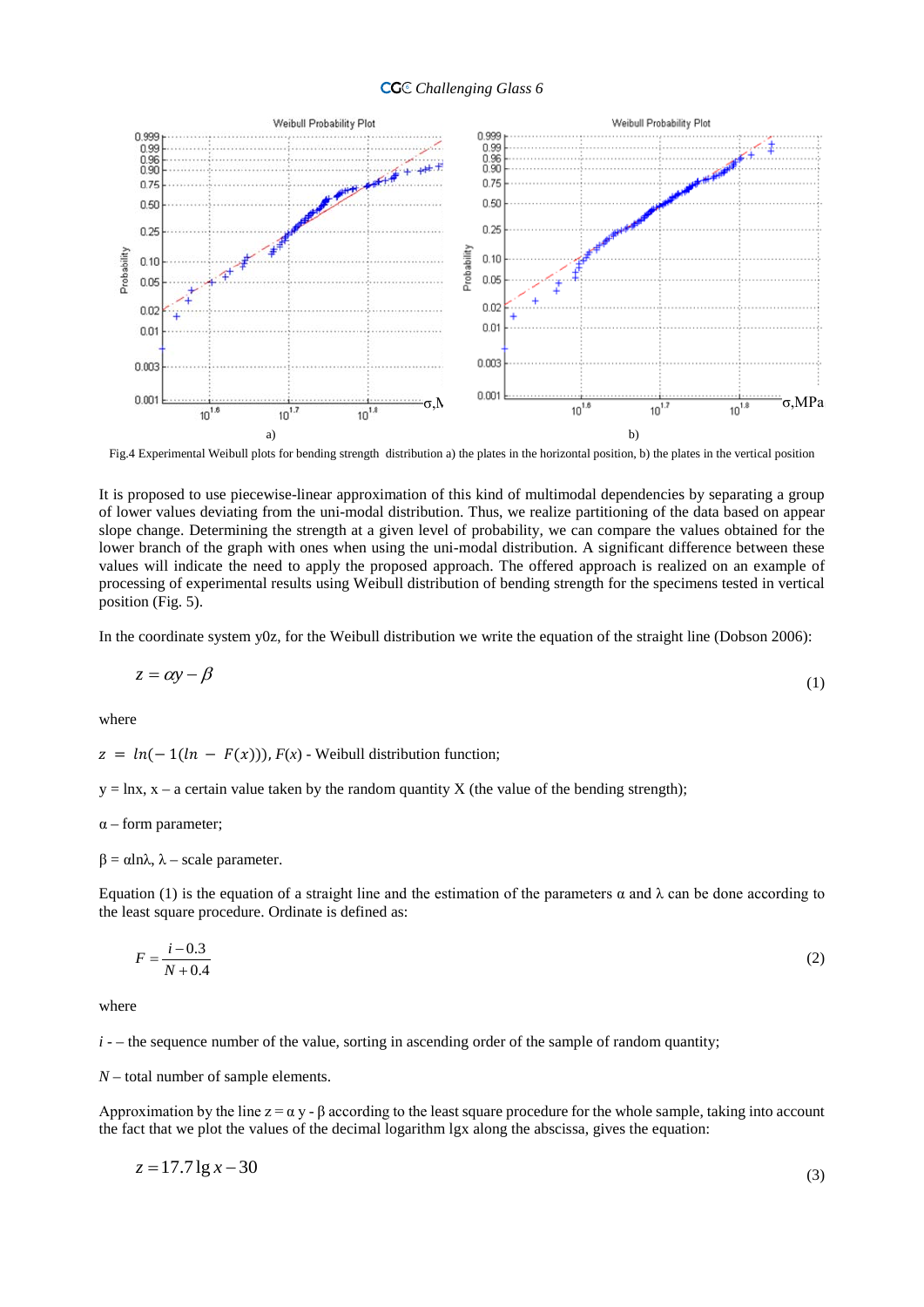Then the value of guaranteed glass strength at the probability of fracture 0.001%, determined on the basis of equation (3), is equal 15MPa. This value of probability is accepted in the design of the critical load bearing architectural structures with increased reliability.



Fig.5 Bi-modal Weibull approximation of the experimental bending tests results

Approximation by the line  $z = \alpha y - \beta$  the lower values (Fig. 5) gives the equation:

$$
z = 20.01g x - 38.5
$$
 (4)

The guaranteed ultimate strength based on this equation with a fracture probability of 0.001% is  $\sigma_{0.0001} = 21.5$  MPa. Using equation (4), extrapolation of the curve for minimum strength values to the probability of failure of 0.99 (dashed line) was also carried out. This straight line characterizes influence of very large defects with the specific nature, associated with a certain part of mechanical treatment and possible major defects of a different origin. Analysis of the dependence (4) allows obtaining a range of strength values characteristic for this type of processing, which is 21.5 ... 48 MPa. This kind of Weibull curve may occur in the case of treating the entire surface of the specimen by a similar treatment. The upper limit of the analytically obtained strength range is significantly lower (by 30%) than the maximum values of glass strength caused by the technology of glass formation on the float line.

Thus, suggested approach shows the possibility of increasing the accuracy of the guaranteed level of strength at a low fracture probability, and also allows separately assessing the influence of different production stages on the bearing capacity of the product.

For the assessment of the possible level and nature of the statistical distribution of higher strength values, two samples were analyzed (Fig. 6). These samples were obtained by excluding from the original total sample of 100pcs consistently 10 and 20 minimum values. It is 10 and 20 percent of the volume of the original sample, respectively. Such excluding can correspond to improving of mechanical treatment and/or other methods for reducing defects, for example the 100% testing of crucial parts with abandoning ones with larger defects.

Based on the analysis of the obtained results, it was shown that excluding from the sample minimum values does not lead to the uni-modal distribution (Fig. 6). The group of values that form the lower branch of a bimodal distribution appears again.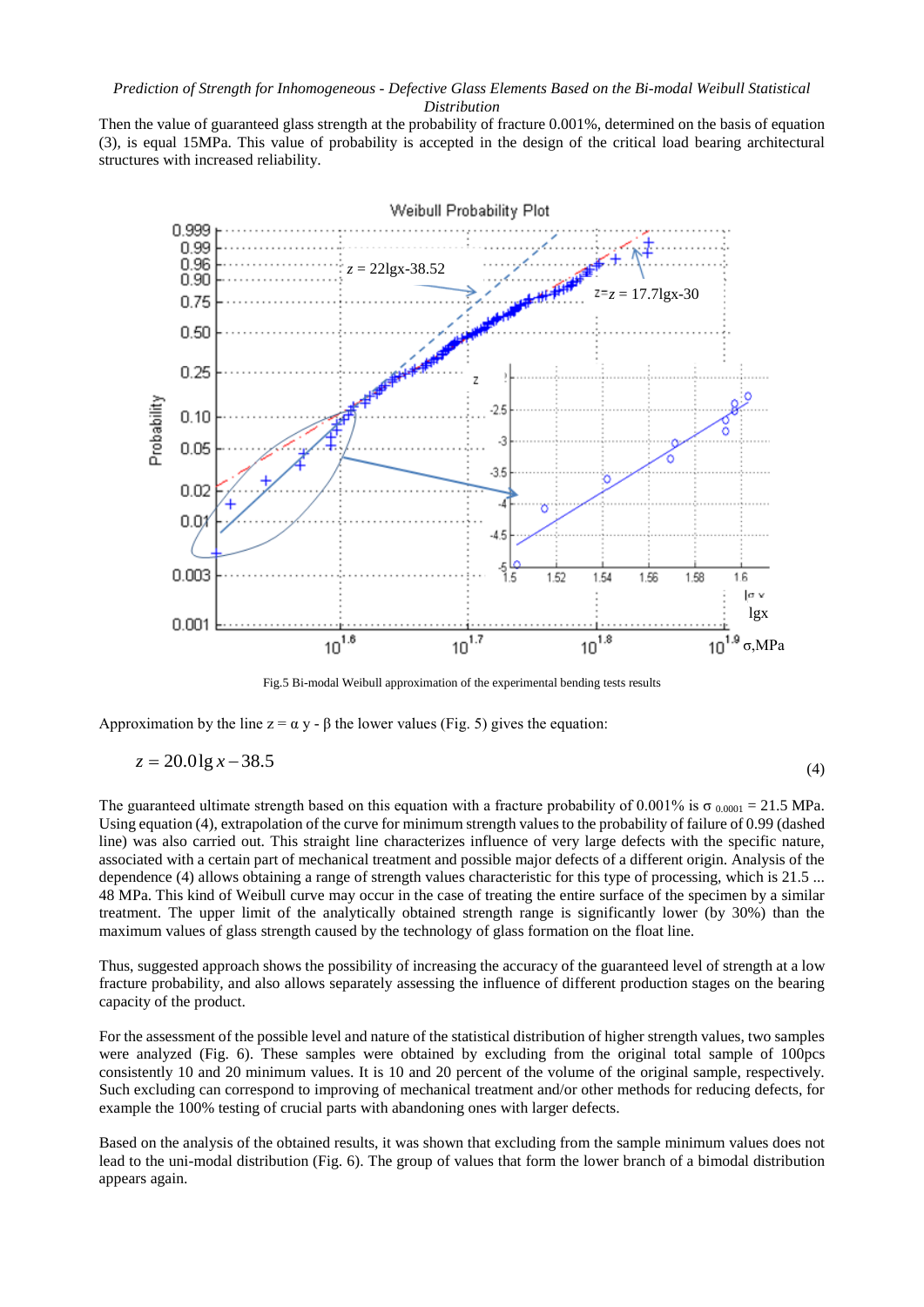## *Challenging Glass 6* <sup>6</sup>

А piecewise linear approximation shows that the value of the guaranteed strength for a given low fracture probability obtained from the equation of a straight line constructed on the lower values is higher than in the previous case and corresponds to less gross defects. Thus, for a sample with 10 excluded minimal values of strength, corresponding to the grossest defects (Fig. 6a) the lower branch is approximated by the equation:

$$
z = 76.11g \, x - 126.5\tag{5}
$$

The guaranteed ultimate strength value, determined on the basis of this equation, with the failure probability 0.001% increased to  $\sigma_{0.0001} = 37 \text{ MPa}$ .

The subsequent removal of 10 more minimal defects and the approximation of the lower branch of the obtained sample lead to the equation:

$$
z = 71.01g x - 120.9
$$
 (6)

The guaranteed value of bending strength at a fracture probability of  $0.001\%$ , determined on the basis of (6) –  $σ<sub>0.0001</sub> = 39 MPa.$ 



Fig.6 Weibull approximation of the experimental bending tests results after excluding from the original total sample of 100pcs a)10 and b) 20 minimum values

Distribution in Figure 6, b corresponds to the excluding of 20 lower strength values from the total sample. Its analysis shows that the increase in the guaranteed level of strength from  $\sigma_{0.0001} = 37 \text{ MPa}$  to  $\sigma_{0.0001} = 39 \text{ MPa}$  is no longer significant. It is due to the fact that the remaining defectiveness is largely determined by manufacturing process on the float line. This is also confirmed by the constructed Weibull distribution functions (Fig. 7) for the form and scale parameters obtained from equations (3) - (6).

It was concluded that uni-modal approximation for statistical distribution of bending strength causes insufficient accuracy in assessment the guaranteed strength level of glass for a given low probability of failure. The assessment of strength level at the failure probability 0.001% (taken in statistical strength analysis of glass building structures), showed that the error, when the uni-modal Weibull law is used, is up to 30% .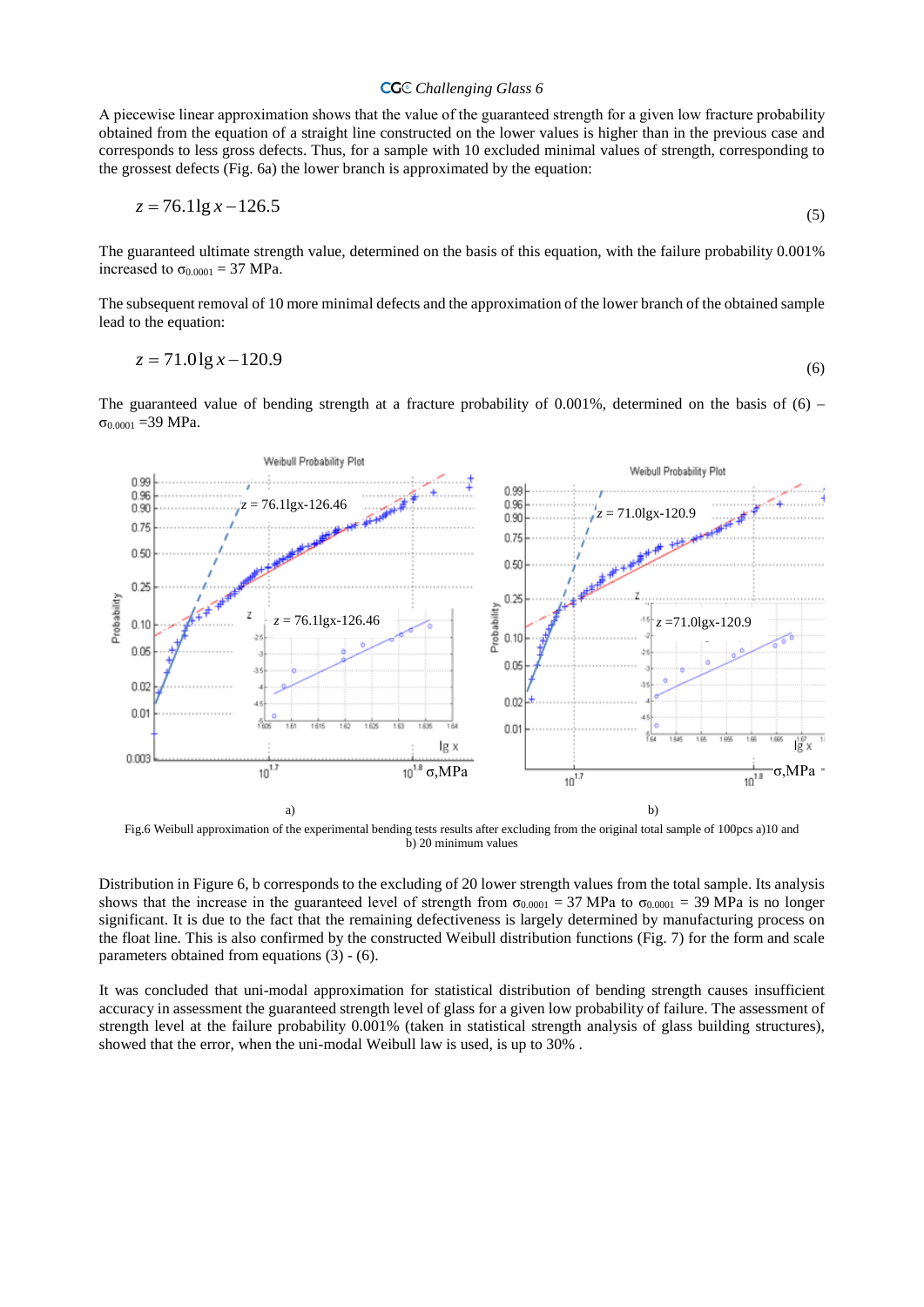## *Prediction of Strength for Inhomogeneous - Defective Glass Elements Based on the Bi-modal Weibull Statistical Distribution*



Fig.7 The Weibull distribution function F(x) for the form parameter α and the scale parameter λ determined from equations (3) - (6): (3) curve 1; (4) - curve 2; (5) - curve 3, (6) - curve 4

It is also clear that a reduction of glass defectiveness due to enhancement of technological process in glass manufacture and treatment can give not only an increase in the average strength values, but also a noticeable increase in the guaranteed level of strength at a given low probability of fracture.

#### **Conclusion**

- Statistical analysis of the experimental results of float glass bending strength showed that applying of the uni-modal Weibull distribution leads to significant errors in the guaranteed level of glass strength at a low probability of fracture (up to 0.001%).
- The use of the proposed analytical approach of partitioning the data based on appear slope change and the analytical description of the lower branch of experimental data allowed significantly improve the value of the guaranteed strength level at a given low probability of the fracture, as well as to establish a range of strength values for explored type of glass processing.
- Statistical analysis of the distribution curves made it possible to identify groups of defects, the technological removal of which would ensure an increase in the guaranteed level of strength.
- The results the basis for solving optimization problems when, depending on the glass element sphere of application, you need to get a guaranteed level of strength for a given probability of failure with minimal costs of glass manufacture and treatment.

#### **References**

Dobson, B.:The Weibull analysis handbook. ASQ Quality Press, 2006. – 167p.

- Pisarenko, G., Amelyanovitch, K., Kozub, Yu., Okhrimenko, G., Rodichev, Yu., Soluyanov, V.:Structural strength of glass and glassceramics. Naukova Dumka, Kiev (1979)
- Rodichev, Yu.: New technologies and structural strength of perspective materials based on glass and ceramics. Glass and ceramics. 2(4),11-13 (2003).
- Rodichev,Yu.: Structural strength of brittle non-metallic materials: In: Troshenko, V. (ed.), Strength of materials and structures, pp.955-992. Academperiodika, Kiev (2005)

Rodichev,Yu., Veer F.: Fracture resistance, surface defects and structural strength of glass. Challenge Glass 2, TU Delft 363 – 373 (2010).

Shupikov, A., Ugrimov, S., Smetankina, N., Yareshchenko, V., Onhirsky, G., Ukolov V., Samoylenko V.F., Avramenko V.L.: Bird dummy for investigating the bird-strike resistance of aircraft components. Journal of Aircraft. 3(50), 817-826 (2013)

Standard EN 1288-3:2000. Glass in building. Determination of the bending strength of glass. Test with specimen supported at two points (four point bending)

Standard EN 12150-2:2004. Glass in building. Thermally toughened soda lime silicate safety glass. Evaluation of conformity/Product standard Veer,F., Rodichev, Yu.: The structural strength of glass; hidden damage. Problem of strength, 3, 93-109 (2011)

Veer,F., Riemslag, A.: The strength of glass, size effects. Glass Performance Days, 851-853 (2009)